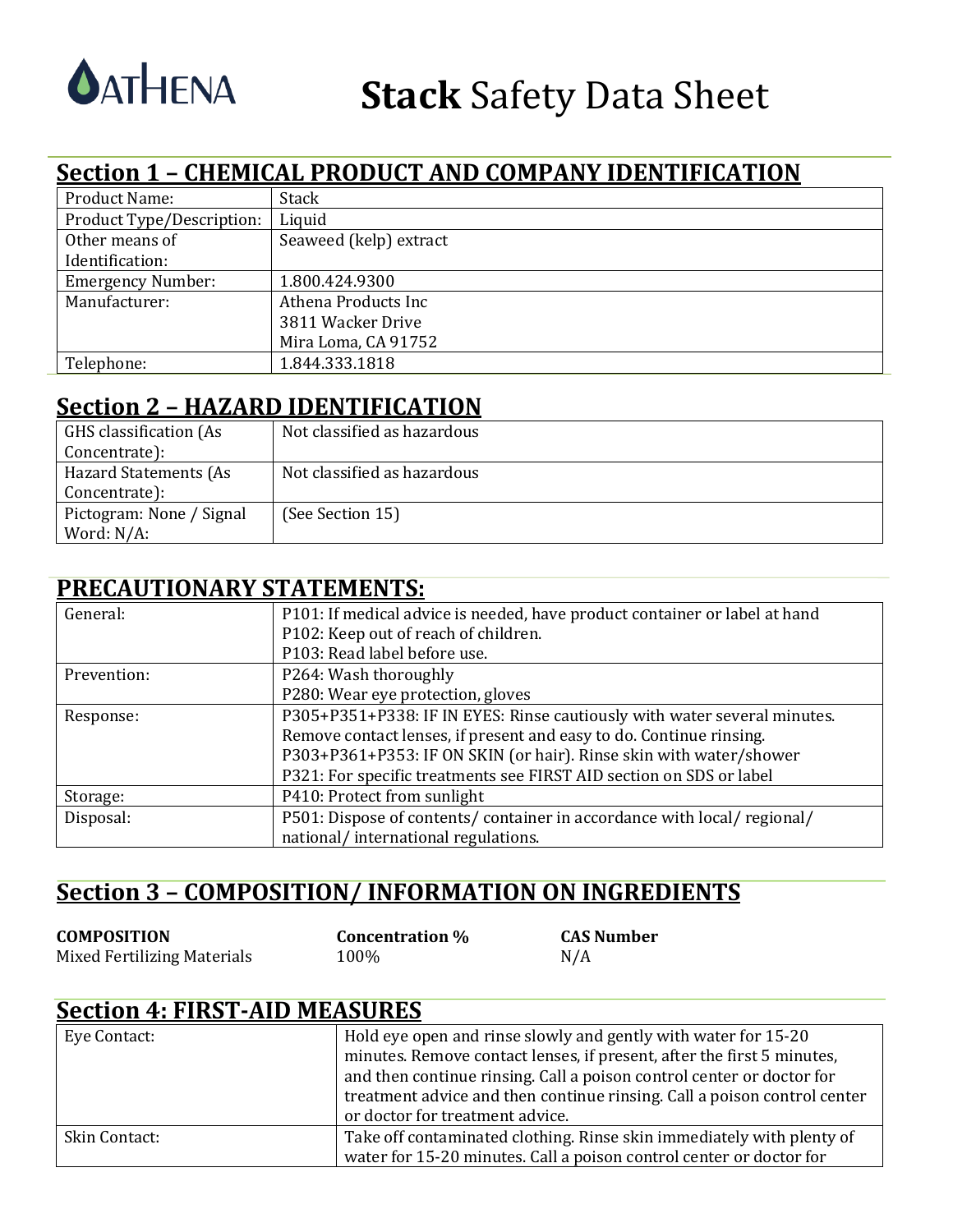|             | treatment advice.                                                                                                                                                                                                                                                                                                                                                                       |
|-------------|-----------------------------------------------------------------------------------------------------------------------------------------------------------------------------------------------------------------------------------------------------------------------------------------------------------------------------------------------------------------------------------------|
| Ingestion:  | Call a poison control center or doctor immediately for treatment advice.<br>Have person sip a glass of water if able to swallow. Do not<br>induce vomiting unless told to by a poison control center or doctorDo<br>not give anything to an unconscious personinduce vomiting unless told<br>to by a poison control center or doctor. Do not give anything to an<br>unconscious person. |
| Inhalation: | Move person to fresh air. If person is not breathing, call 911 or an<br>ambulance, and then give artificial respiration. Call poison control<br>center or doctor for treatment advice center or doctor for treatment<br>advice.                                                                                                                                                         |

### **Section 5: FIRE-FIGHTING MEASURES**

| Hazardous thermal decomposition      | THIS PRODUCT IS NOT FLAMMABLE     |
|--------------------------------------|-----------------------------------|
| products:                            |                                   |
| Special protective actions for fire- | No special measures are required. |
| fighters:                            |                                   |
| Special protective equipment for     | N/A                               |
| fire-fighters:                       |                                   |

# **Section 6: ACCIDENTAL RELEASE MEASURES**

| Protective measures                                                | Wearing personal protective clothing, goggles, and gloves. Absorb the<br>liquid and wash area with soap and water.                                                                                                                                                                                                                                                                                                                                                                                             |
|--------------------------------------------------------------------|----------------------------------------------------------------------------------------------------------------------------------------------------------------------------------------------------------------------------------------------------------------------------------------------------------------------------------------------------------------------------------------------------------------------------------------------------------------------------------------------------------------|
| Advice on general<br>occupational hygiene                          | N/A                                                                                                                                                                                                                                                                                                                                                                                                                                                                                                            |
| Conditions for safe storage,<br>including any<br>incompatibilities | Store in accordance with local regulations. Store in original container<br>protected from direct sunlight in a dry, cool and well-ventilated area,<br>away from incompatible materials (see Section 10) and food and drink.<br>Keep container tightly closed and sealed until ready for use. Containers<br>that have been opened must be carefully resealed and kept upright to<br>prevent leakage. Do not store in unlabeled containers. Use appropriate<br>containment to avoid environmental contamination. |

# **Section 7: HANDLING AND STORAGE**

| Handling:                  | Eating, drinking and smoking should be prohibited in areas where this |
|----------------------------|-----------------------------------------------------------------------|
|                            | material is handled, stored and processed.                            |
|                            | Workers should wash hands and face before eating, drinking and        |
|                            | smoking.                                                              |
|                            | Remove contaminated clothing and protective equipment before          |
|                            | entering eating areas.                                                |
|                            | Do not ingest. Avoid contact with eyes skin and clothing. Avoid       |
|                            | breathing vapor or mist. Remove contaminated clothing and protective  |
|                            | equipment before entering eating areas                                |
|                            | Do not ingest. Avoid contact with eyes, skin and clothing. Avoid      |
|                            | breathing vapor or mist.                                              |
| Storage:                   | KEEP OUT OF REACH OF CHILDREN.                                        |
|                            | Store in a dry area, above freezing and below 95oF, and out of direct |
|                            | sunlight. Keep in the original container or an approved alternative   |
|                            | made from a compatible material. Keep tightly closed when not in      |
|                            | use. Do not reuse container.                                          |
| <b>MATERIALS TO AVOID:</b> | N/A                                                                   |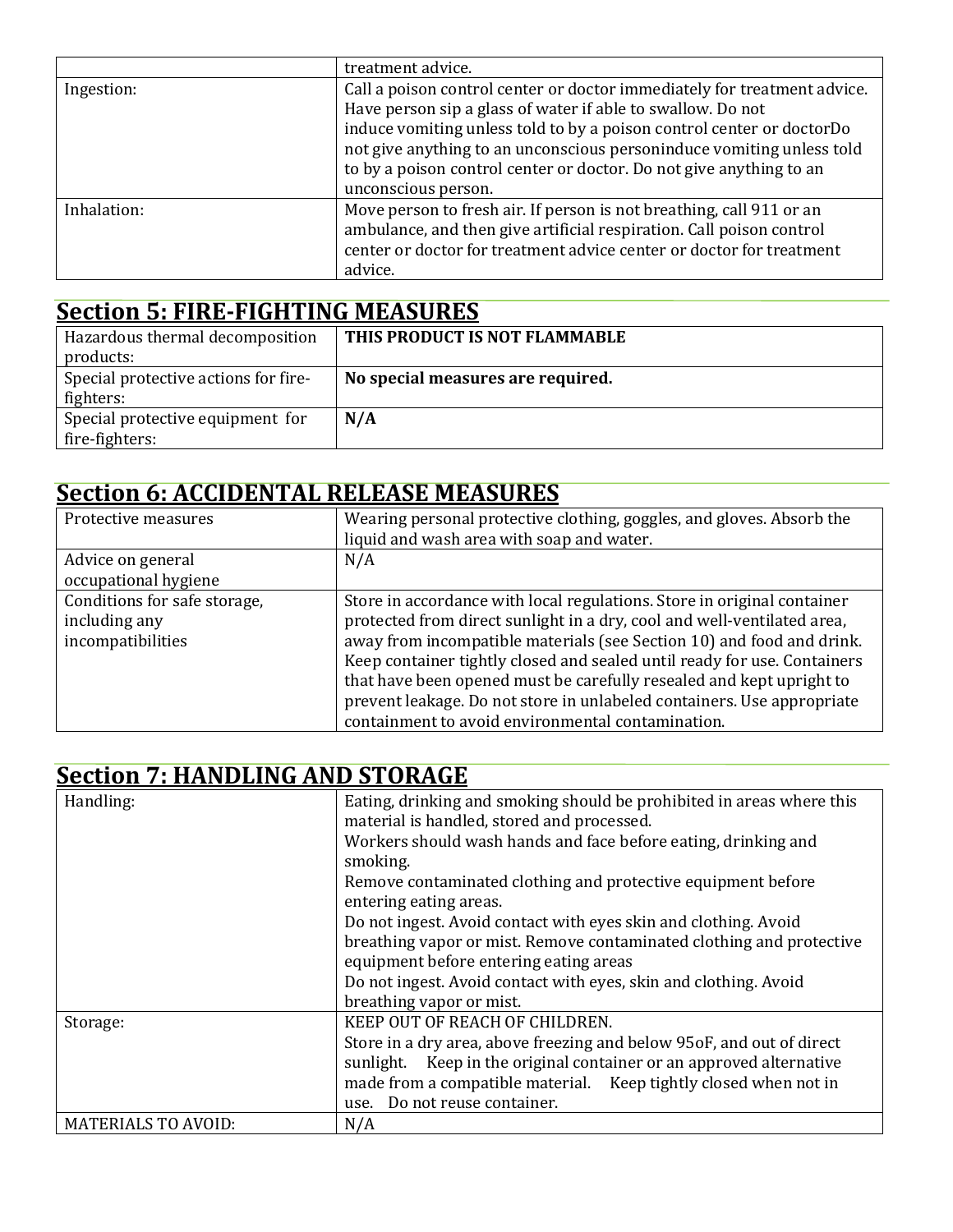# **Section 8: EXPOSURE CONTROLS/PERSONAL PROTECTION**

#### **Components with workplace control parameters: Exposure Limits:**

| <b>Engineering Controls:</b>      | Good general ventilation should be sufficient to control worker         |
|-----------------------------------|-------------------------------------------------------------------------|
|                                   | exposure to airborne contaminants.                                      |
| Respiratory:                      | Should not be needed under normal conditions. Use with adequate         |
|                                   | ventilation. NIOSH approved respirator when in contact with dust, mists |
|                                   | or vapor.                                                               |
| Eye/Face Protection:              | Protective eye                                                          |
| Hands:                            | Chemical-resistant, impervious gloves                                   |
| Skin/Body                         | Long-sleeved shirt, socks and shoes.                                    |
| <b>General Hygienic Practices</b> | Wash hands, forearms and face thoroughly after handling chemical        |
|                                   | products, before eating, smoking and using the lavatory and at the end  |
|                                   | of working period. Appropriate techniques should be used to remove      |
|                                   | potentially contaminated clothing. Wash contaminated clothing before    |
|                                   | reusing.                                                                |
| Component ACGIH, NIOSH, OSHA      | Not established                                                         |

### **Section 9: PHYSICAL AND CHEMICAL PROPERTIES:**

| <b>Flash Point:</b>               | N/A                            |
|-----------------------------------|--------------------------------|
| <b>Vapor Pressure:</b>            | N/A                            |
| <b>Physical state:</b>            | Liquid                         |
| <b>Appearance and Odor:</b>       | Brown liquid with a sweet odor |
| <b>Specific Gravity (H20=1):</b>  | $1.105 + 0.01$                 |
| <b>Auto-ignition Temperature:</b> | N/A                            |
| $pH$ :                            | $2.2 - 3.3$                    |
| <b>Boiling point:</b>             | $100^{\circ}$ C                |
| Auto-ignition temp. (°C):         | This product is not flammable  |
| <b>Melting Point:</b>             | N/A                            |

### **Section 10: STABILITYAND REACTIVITY**

| Stability:                     | Stable                                                            |
|--------------------------------|-------------------------------------------------------------------|
| Conditions to avoid:           | Open flames or other high temperature sources. Which might induce |
|                                | thermal decomposition                                             |
| <b>Hazardous Decomposition</b> | Not expected                                                      |
| Products:                      |                                                                   |

### **Section 11: TOXICOLOGICAL INFORMATION**

| Acute Toxicological Data:    | No components are considered toxic     |
|------------------------------|----------------------------------------|
| Inhalation:                  | No data available                      |
| Oral:                        | No data available                      |
| Dermal:                      | No data available                      |
| Primary skin irritation:     | Non irritating                         |
| Primary eye irritation:      | Slight irritant                        |
| Likely routes of Exposure:   | Dermal, Ingestion Inhalation           |
| <b>Symptoms and effects:</b> | <b>Acute Effects:</b>                  |
| Eye contact:                 | Eye irritation                         |
| Skin contact:                | May irritate skin                      |
| Ingestion:                   | May be harmful if swallowed            |
| Inhalation:                  | May cause respiratory track irritation |